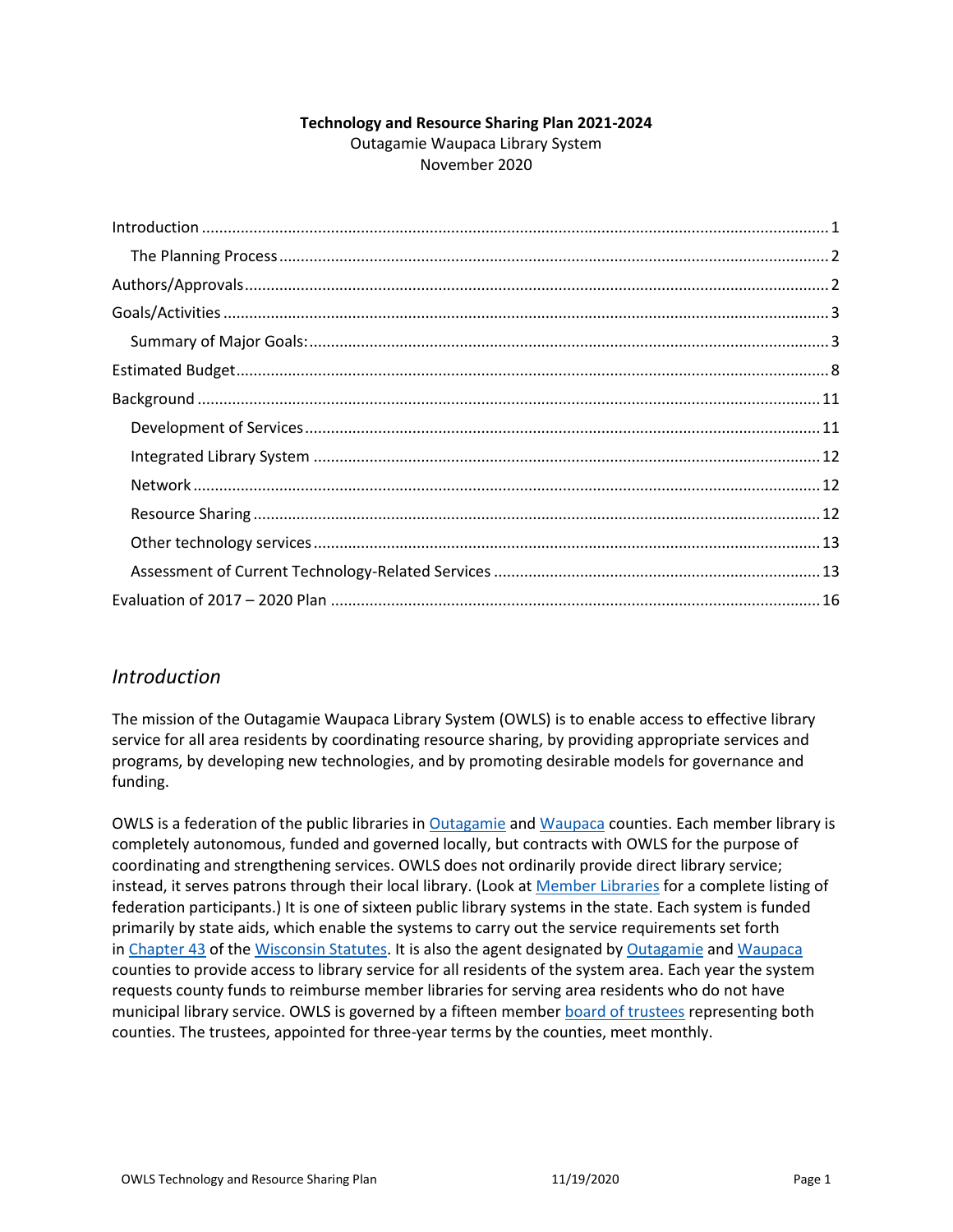#### <span id="page-1-0"></span>**The Planning Process**

Public library systems in Wisconsin are required to provide a variety of services in order to qualify for state funding. Section 43.24(2)(m) specifically requires systems to engage in "planning with the division and with participating public libraries and other types of libraries in the area in regard to library technology and the sharing of resources." State required system technology and resource sharing plans are to be submitted at least every five years.

#### **Evaluation**

The OWLS Director will be responsible for coordinating the evaluation of this plan. Evaluation will include a written assessment of the extent to which goals and objectives have been met. This assessment will include 1) a list of the goals and objectives that have been achieved, 2) a list of goals and objectives that have not been achieved with an explanation of why they weren't achieved, 3) suggestions for how any unmet goals or objectives might be achieved in the future, and 4) a description of any unanticipated outcomes. Input for this assessment will be solicited from OWLS professional staff and member library directors.

This plan will be discussed at least annually at an OWLS director's meeting, and a meeting of the OWLSnet Administrative Advisory Committee (AAC), and at an OWLS Board of Trustees meeting. Any revision to this plan will include an examination of the relevance of current goals and objectives and consideration of emerging needs and new technologies.

### <span id="page-1-1"></span>*Authors/Approvals*

This plan was developed by the OWLS administrative staff, with additional input and critique provided by OWLSnet member libraries, the OWLS Board of Trustees, and variety of other sources.

OWLS professional staff meets at least every other week throughout the year, primarily to discuss technology-related issues. Professional staff members also meet regularly with professional staff from Appleton Public Library and Nicolet Federated Library System, and they also meet frequently with the staff of member libraries. OWLSnet Administrative Advisory Committee (AAC) meetings, which are held an average of six times during the year, are a forum for the discussion of OWLSnet technology and resource sharing issues. These discussions provided significant input and direction into the development of this plan.

System technology and resource sharing planning has not been done in isolation. OWLS staff regularly participates in statewide meetings for system technology and interlibrary loan coordinators. The plan was presented to the OWLS Board and adopted on November 19, 2020.

Primary Contact: Bradley Shipps, Director, [bshipps@owlsweb.org](mailto:bshipps@owlsweb.org) Secondary Contact: Amanda Lee, OWLSnet Manager[, alee@owlsweb.org](mailto:alee@owlsweb.org) Technology Contact: Dave Bacon, Network Manager, [dbacon@owlsweb.org](mailto:dbacon@owlsweb.org)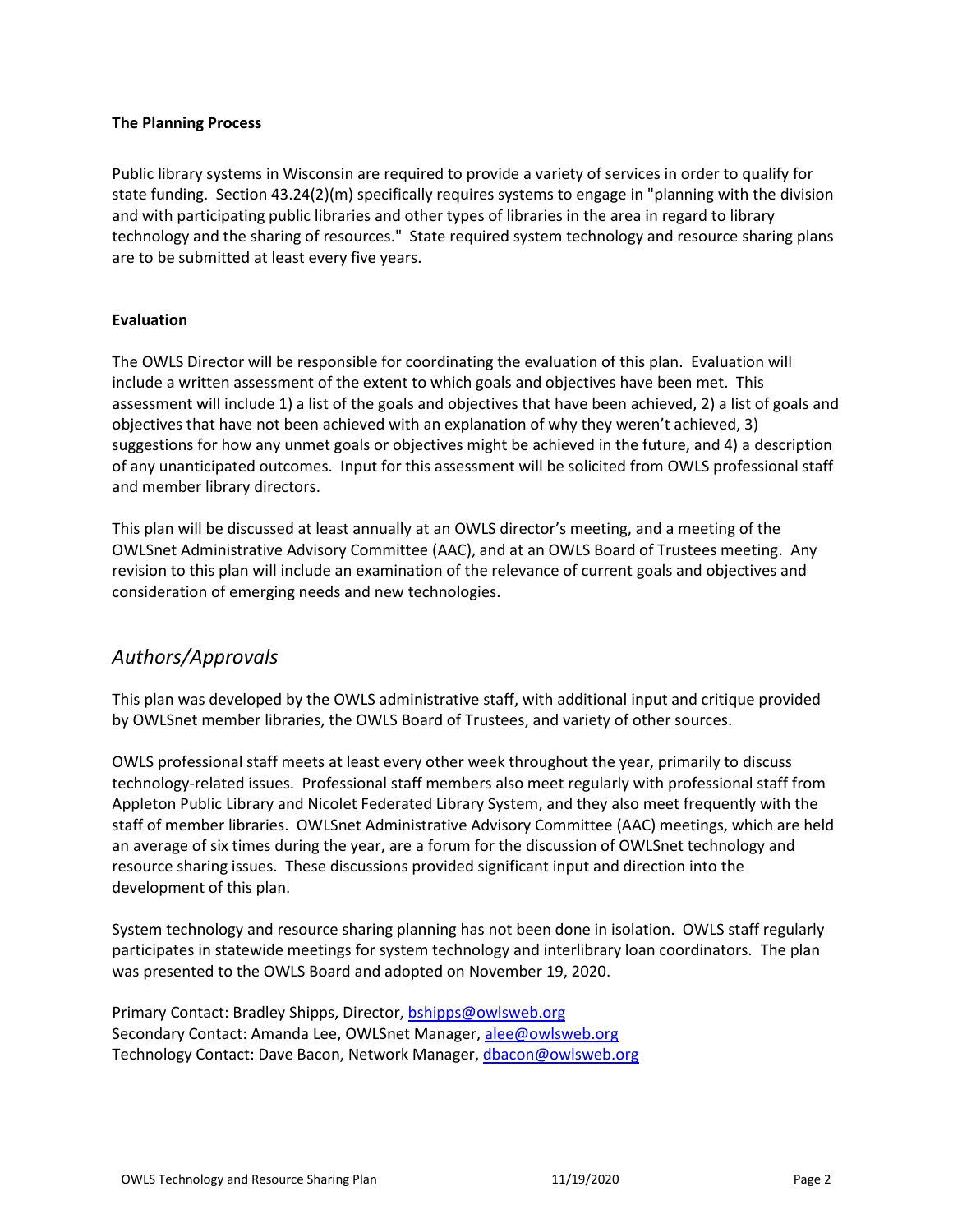## <span id="page-2-0"></span>*Goals/Activities*

The following goals and objectives apply to all OWLS member libraries, unless otherwise specified. OWLSnet objectives are carried out in cooperation with NFLS and apply to all OWLSnet member libraries, i.e., libraries in both systems. OWLS objectives apply only to member libraries of the OWLS system.

### <span id="page-2-1"></span>**Summary of Major Goals:**

- A. To provide services to OWLS and OWLSnet member libraries that help them increase patron access to library and information resources and that help increase the efficiency and effectiveness of library operations.
- B. To further develop OWLS and OWLSnet services in order to improve and enhance the services and information available to member libraries and their patrons.
- C. To facilitate effective resource sharing among OWLSnet member libraries, and between OWLS libraries and libraries beyond OWLSnet, in order to provide patrons with convenient access to library and information resources.
- D. [To provide training and assistance to member library staff in using services provided by OWLS and](#page-5-0)  [OWLSnet.](#page-5-0)
- E. To work with the OWLSnet Administrative Advisory Committee to optimize the ongoing governance and operation of OWLSnet.
- F. To engage in continuous study and planning in regard to OWLSnet services, library automation, resource sharing, and new technologies.
- Goal A: To provide services to OWLS and OWLSnet member libraries that help them increase patron access to library and information resources and that help increase the efficiency and effectiveness of library operations.

#### Objectives:

- 1. OWLSnet will continue to provide and support Integrated Library System (ILS) software that offers a variety of functions to members including circulation control, a central bibliographic database, a central patron database, management reports, a discovery layer, online patron registration, ecommerce, overdue and reserve notices, resource sharing, acquisitions and SIP2 access to third party applications.
- 2. OWLSnet will continue to provide statistics, notices and reports to help libraries track items, report circulation, and develop collections.
- 3. OWLSnet will continue to identify and support peripherals that work with the ILS software, including receipt printers, barcode scanners, label printers, and signature capture devices, as well as implementing processes that take advantage of these devices.
- 4. OWLSnet will continue to provide access to subscription-based electronic information resources (e.g., Ancestry, Overdrive, Tumblebooks) for all network libraries.
- 5. OWLSnet will continue to work with member libraries to provide enhanced information resources to patrons via InfoSoup (e.g., digital platform for local history, booklists, job search resources).
- 6. OWLSnet will continue to provide Internet services (e.g., web access, email accounts) to member libraries.
- 7. OWLSnet will continue to provide email and online collaboration services to member libraries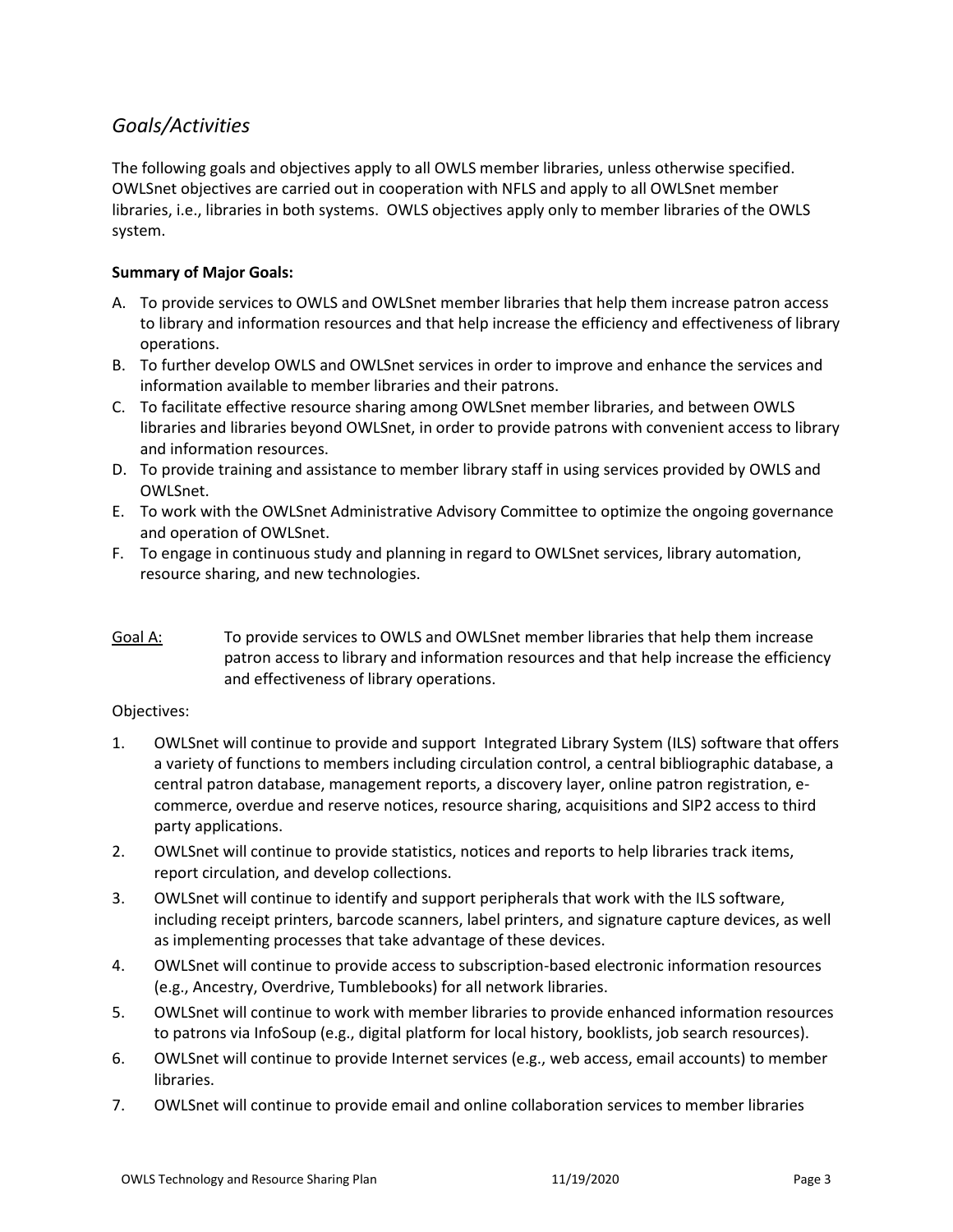through Office 365.

- 8. OWLSnet will continue to provide and support the network infrastructure necessary for OWLSnet services, including firewalls, servers, telecommunications equipment, data circuits, and software.
- 9. OWLSnet will continue working to secure sufficient bandwidth to meet the needs of members by monitoring the bandwidth needs of member libraries, upgrading bandwidth from the BadgerNet converged network, exploring alternatives bandwidth sources, and by securing adequate bandwidth to connect to an Internet Service Provider.
- 10. OWLSnet will continue to provide and support wireless Internet access in OWLSnet member libraries, including providing support for wireless access points and hosting and maintenance for wireless management software.
- 11. OWLSnet will continue to provide and support PC maintenance software that protects the computer's configuration from changes, and antivirus software.
- 12. OWLSnet will continue to provide and support PC time management software in OWLSnet member libraries.
- 13. OWLSnet will continue to provide a printing solution for public access PCs and wireless devices in the library.
- 14. OWLSnet will continue to provide a VPN service to allow member libraries to use the ILS outside of the building.
- 15. OWLSnet will regularly replace servers, computer room network equipment (i.e., firewalls, routers, switches), uninterruptible power supplies, and backup units.
- 16. Whenever possible, OWLSnet will continue to automate reports, notices and processes to more quickly and efficiently provide services to OWLSnet member libraries.
- 17. OWLSnet will continue to cooperate with member libraries, Recollection Wisconsin, WPLC and DPLA to increase access to local and worldwide digitized historical content.
- 18. OWLS and APL technical services staff will continually monitor and make recommendations regarding OWLSnet technical services processes.
- 19. OWLS will continue to encourage the Administrative Advisory Committee of OWLSnet to standardize policies, procedures, and practices among network libraries.
- 20. OWLS will continue to provide consultation and assistance to member libraries in maintaining and upgrading computers and OWLS supported software, such as Microsoft Office.
- 21. OWLS will continue to develop and maintain websites, and provide web-accessible electronic content, including website analytics.
- 22. OWLS will continue to provide website design and hosting for member libraries and work with member libraries to move their sites from Drupal to WordPress.
- 23. OWLS will continue to maintain the equipment needed for printing and design services.
- Goal B: To further develop OWLS and OWLSnet services in order to improve and enhance the services and information available to member libraries and their patrons.

#### Objectives:

1. Cataloging staff will develop new workflows to help member libraries quickly and accurately add new items to the catalog, including creating original records and modifying existing records as appropriate.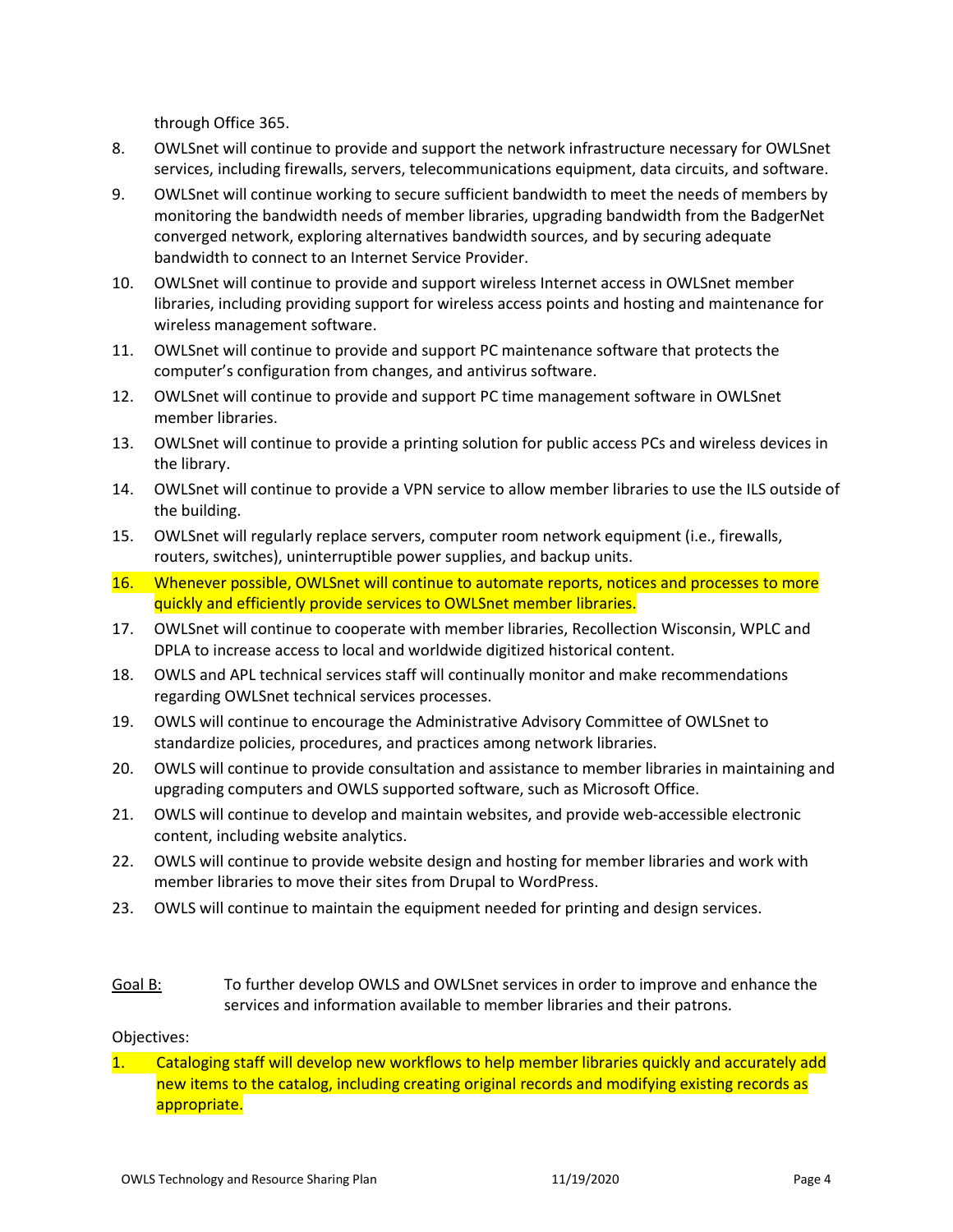- 2. OWLSnet will investigate switching our bibliographic utility from SkyRiver to OCLC to improve record quality, cataloging workflows, and patron experience of the catalog.
- 3. OWLSnet will investigate adding an authority control service to clean up and standardize existing bibliographic records, and improve authority control on an on-going basis.
- 4. OWLSnet will explore moving statistics to a dashboard format to increase access to statistics.
- 5. OWLSnet staff will continue to act as a liaison with the ILS service provider, and keep up to date on enhancements, bug fixes and new products.
- 6. OWLSnet, in cooperation with member libraries, will continue to develop and enhance InfoSoup.
- 7. The OWLSnet Administrative Advisory Committee (AAC) will continue to assess the desirability and feasibility of implementing additional ILS software modules or other new services.
- 8. OWLSnet will regularly evaluate and work with WPLC on the current use of online electronic resource subscriptions and make any changes necessary to optimize the use and affordability of such resources.
- 9. OWLSnet will continue to work with member libraries to explore their participation in the acquisitions module of the ILS.
- Goal C: To facilitate effective resource sharing among OWLSnet member libraries, and between OWLS libraries and libraries beyond OWLSnet, in order to provide patrons with convenient access to library and information resources.

#### Objectives:

- 1. OWLSnet will implement the Bibliocommons discovery layer in 2021.
- 2. OWLSnet will continue to support print and online marketing of shared library collections and services.
- 3. OWLSnet will continue to allow patrons to request the interlibrary loan of items by placing holds or sending email messages via the online catalog.
- 4. OWLSnet will continue to provide member libraries and their patrons with access to WISCAT and other library catalogs via InfoSoup.
- 5. OWLSnet will make its bibliographic records available to WISCNET in order for other libraries to have access to information about member library materials.
- 6. OWLS and NFLS will continue to monitor resource sharing among OWLSnet members and will implement methods for addressing resource sharing inequities that exist between systems and libraries.
- 7. OWLS will continue to contract for appropriate five-day-a-week delivery services between member libraries, the OWLS and NFLS offices, and other libraries throughout the state.
- 8. OWLS will continue to provide insurance for the community card agreement between Appleton Public Library and Lawrence University.
- 9. OWLS and its member libraries will continue to explore opportunities to facilitate resource sharing with other types of libraries in the service area.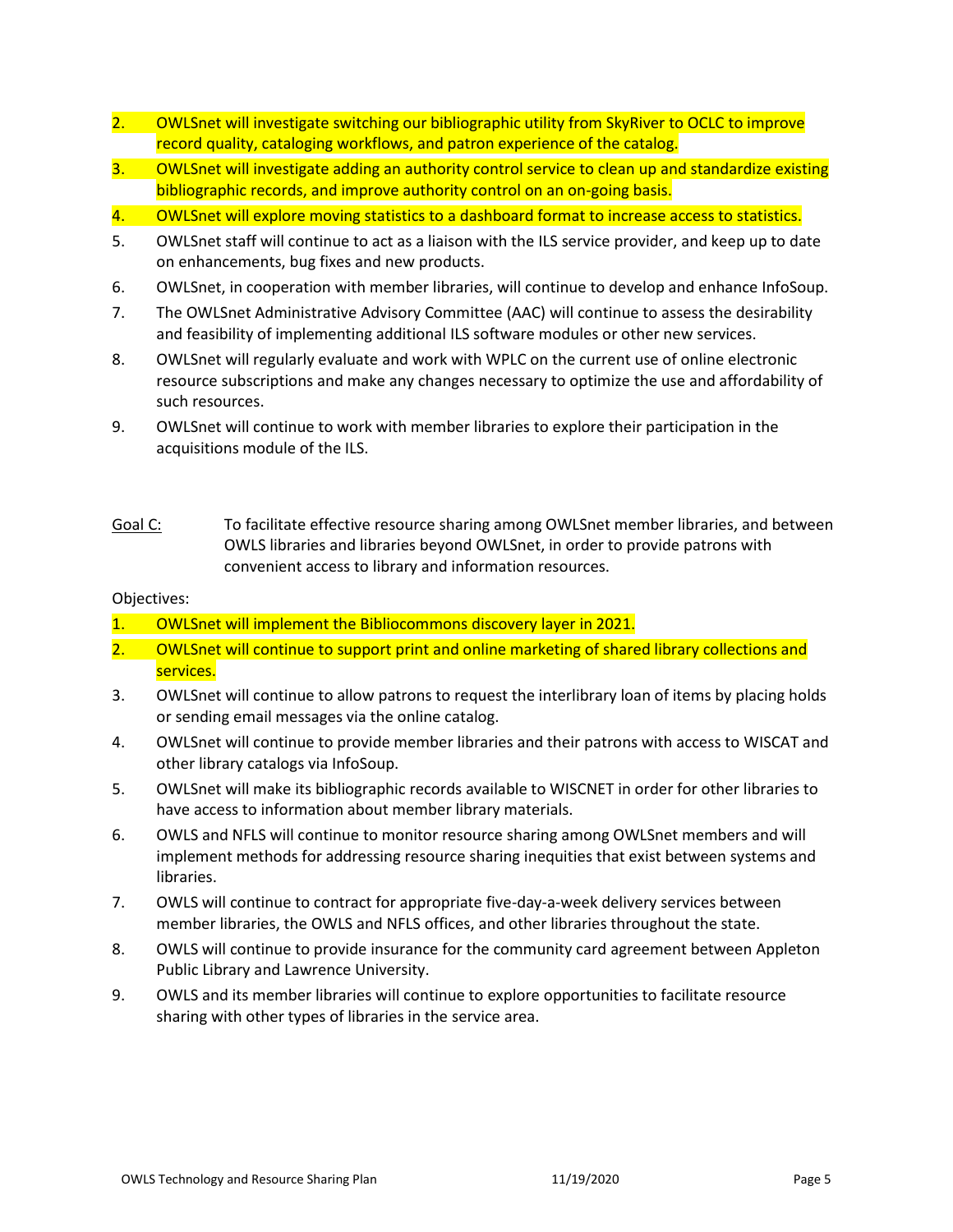<span id="page-5-0"></span>Goal D: To provide training and assistance to member library staff in using services provided by OWLS and OWLSnet.

#### Objectives:

- 1. OWLSnet will continue to provide group and individual training to staff of member libraries in the effective use of the ILS.
- 2. OWLSnet will continue to provide assistance to staff of member libraries in troubleshooting problems with the use of OWLSnet services.
- 3. OWLSnet will provide training and assistance to staff of member libraries in running reports available to library staff through the ILS.
- 4. OWLSnet will continue to provide training to OWLSnet member libraries in using software to add digital collections to Milwaukee Public Library's CONTENTdm server in partnership with Recollection Wisconsin.
- 5. OWLSnet and OWLS will continue using web conferencing software and remote access software for providing online programs, training, collaboration, and support to member libraries.
- 6. OWLS will continue to provide individual training or consultation to staff of member libraries in the effective use of electronic information resources, computers, software, and other new technologies.
- 7. OWLS will continue to provide training and documentation to member libraries and their patrons in downloading and using the digital media available from OWLSnet and the Wisconsin Digital Library.
- 8. OWLS will continue to assist OWLS libraries with the development and maintenance of local library websites, including locally created web-accessible databases.
- 9. OWLS, upon request, will assist member libraries with local library technology plans and policies.
- Goal E: To work with the OWLSnet Administrative Advisory Committee to optimize the ongoing governance and operation of OWLSnet.

#### Objectives:

- 1. Representatives of OWLS, NFLS, and all member libraries (i.e., AAC) will meet at least quarterly to discuss the technical and administrative operation of the network.
- 2. OWLSnet will continue to codify membership requirements, policies, and procedures and will regularly communicate them to member libraries.
- 3. OWLSnet will monitor member library compliance with policies, procedures, and membership requirements and will notify any library that does not comply.
- Goal F: To engage in continuous study and planning in regard to OWLSnet services, library automation, resource sharing, and new technologies.

#### Objectives:

- 1. OWLS will explore the feasibility of implementing the PLSR recommendation for a shared regional delivery hub in collaboration with neighboring systems.
- 2. OWLS will encourage and support participation by its staff in activities to help them keep abreast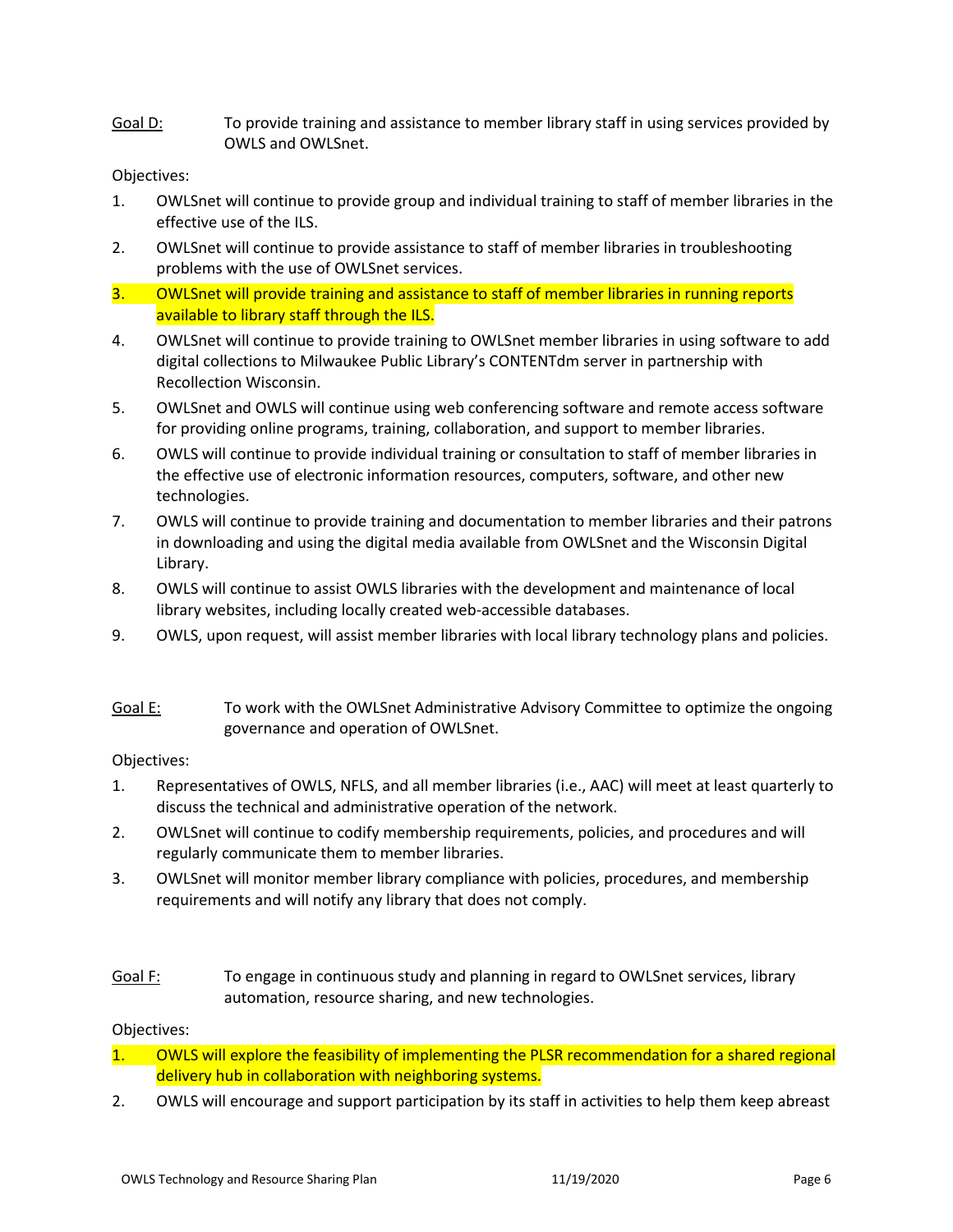of technological developments relevant to OWLS and OWLSnet services including serving on state-wide committees.

- 3. OWLS staff will keep abreast of developments in the publishing industry aimed at distributing media content electronically and will inform member libraries of such developments and their potential impact on public library services.
- 4. OWLS staff will keep abreast of best practices in network security and data privacy.
- 5. OWLS staff will continue to learn and adopt best practices for working remotely.
- 6. OWLS will evaluate existing and new services through the lens of accessibility and inclusion.
- 7. OWLS will share information about telecommunications discounts that may be available to member libraries through state or federal programs (e.g., E-rate, TEACH Wisconsin) and coordinate applications at the system level when cost effective.
- 8. OWLSnet will explore becoming CIPA compliant in order to be eligible for additional e-rate discounts.
- 9. OWLS will annually review this plan and make any necessary modifications as part of its annual planning process.
- 10. OWLS will develop and adopt a new Technology and Resource Sharing Plan. (2024)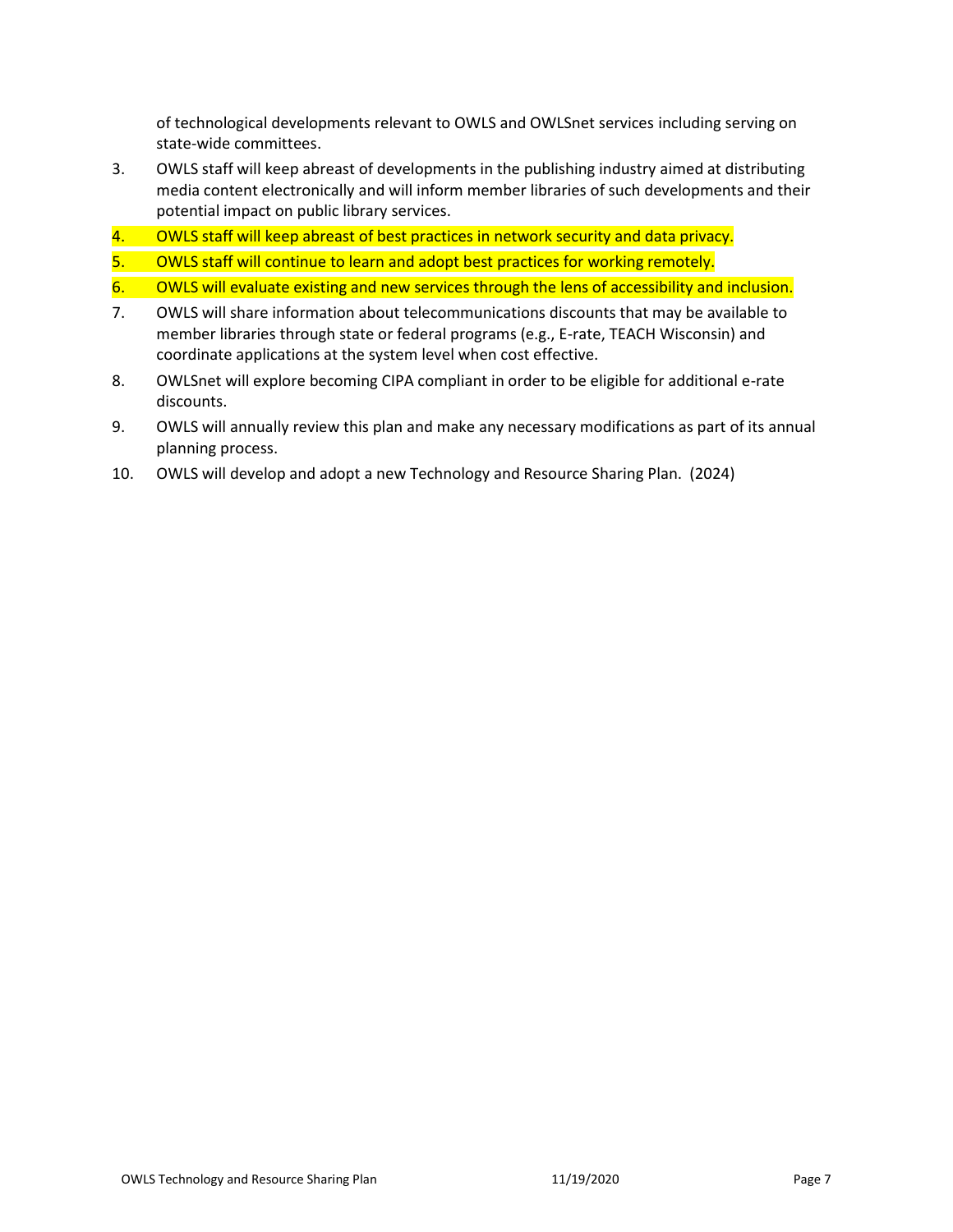### <span id="page-7-0"></span>*Estimated Budget*

The participating member libraries and systems provide the majority of funding for technology and resource sharing activities within OWLS and OWLSnet. The following 2021 budget information provides an example of the expenditures that OWLS will make to accomplish the technology and resource sharing activities described in this plan.

#### 2021 Budgeted Income by Source

| State Aid                        | \$294,589   |
|----------------------------------|-------------|
| Federal Funds                    | \$0         |
| Local and County                 | \$5,000     |
| <b>WPLC Buying Pool Shares</b>   | \$55,522    |
| Contracts                        |             |
| <b>OWLS Member Libraries</b>     | \$294,233   |
| <b>NFLS Member Libraries</b>     | \$284,286   |
| Nicolet Federated Library System | \$265,920   |
| Total Income                     | \$1,199,550 |

The majority of activities contained in this plan are financed from OWLS Technology-Reference-Interloan program budget. This program is divided into two subprograms. The OWLSnet subprogram includes activities involved in operating the OWLSnet shared automation consortium. The OWLS subprogram includes technology, reference, and interloan services provided primarily to OWLS member libraries. The 2021 budgets and detailed information for both subprograms follow.

#### **Technology-Reference-Interloan: OWLSnet**

| <b>Salaries</b>                 | \$333,626 |
|---------------------------------|-----------|
| <b>Payroll Taxes</b>            | \$25,522  |
| <b>Fringe Benefits</b>          | \$114,308 |
| <b>Facilities</b>               | \$15,000  |
| Telephone                       | \$2,800   |
| <b>Supplies</b>                 | \$1,000   |
| Telecommunications              | \$59,400  |
| <b>Borrowers' Card Supplies</b> | \$3,500   |
| <b>Printing &amp; Promotion</b> | \$700     |
| PC Equipment                    | \$2,500   |
| PC Repair                       | \$500     |
| <b>Meeting and Travel</b>       | \$3,000   |
| Training/Consulting             | \$2,000   |
| Software                        | \$38,763  |
| <b>Cybersecurity Insurance</b>  | \$3,500   |
| Resource Library                | \$26,000  |
| <b>Online Databases</b>         | \$24,777  |
| <b>Internet Access</b>          | \$22,400  |
| SkyRiver/WISCAT                 | \$50,205  |
| Digitization                    | \$100     |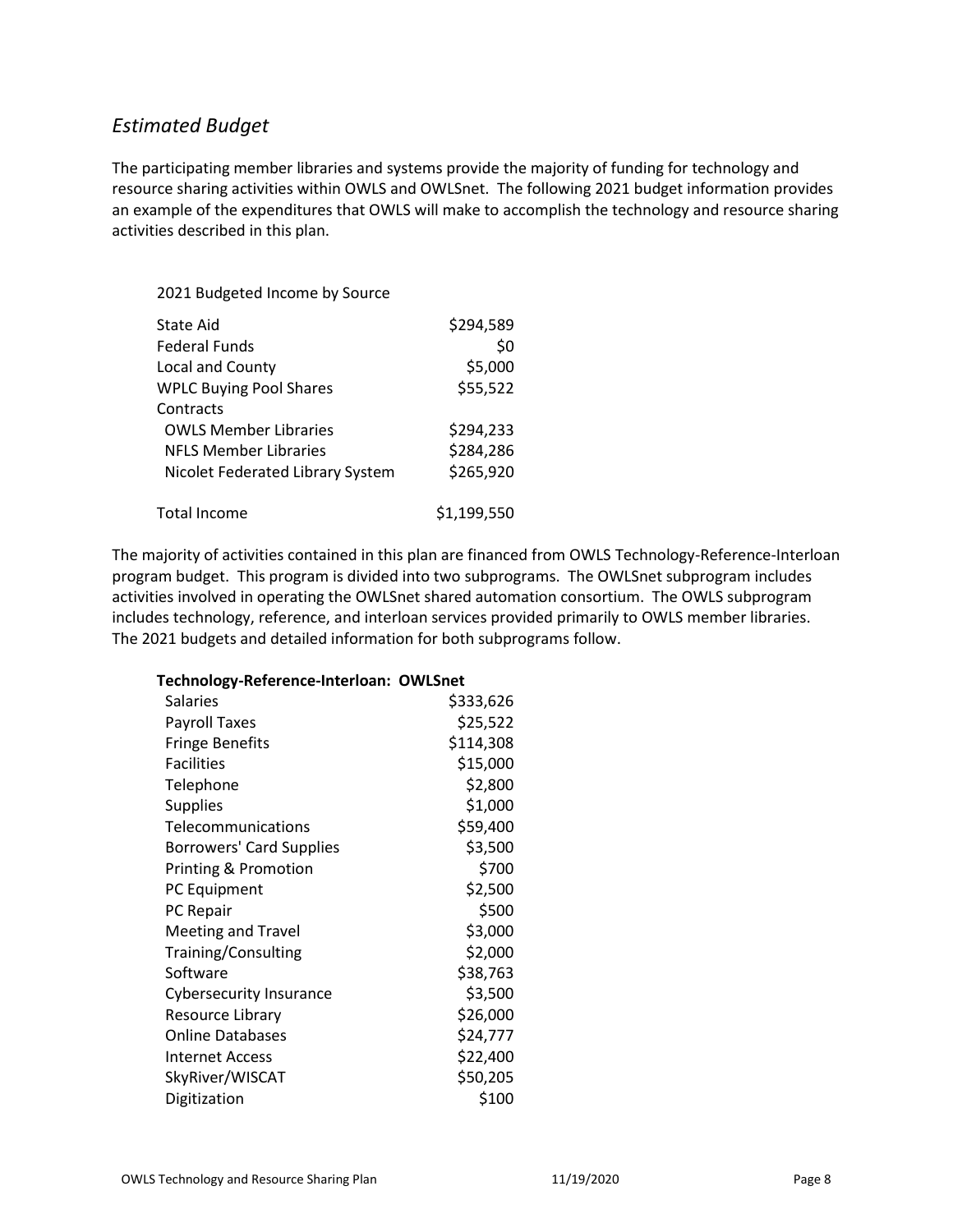| <b>Enhanced Content</b>            | \$50,165    |
|------------------------------------|-------------|
| System Development                 | \$8,500     |
| System Hardware                    | \$850       |
| Network Hardware & Maintenance     | \$57,014    |
| System Maintenance (ILS/Discovery) | \$159,524   |
| Subtotal                           | \$1,005,655 |

Salaries, Payroll Taxes, Fringe Benefits: Included are the costs for 6.375 FTEs.

| <b>Position</b>                        | <b>FTE OWLSnet</b> |
|----------------------------------------|--------------------|
| Cataloger                              | 1.00               |
| Cataloging Assistant                   | .55                |
| <b>Circulation Specialist</b>          | 1.00               |
| <b>Computer Network Manager</b>        | .925               |
| <b>Computer Technology Coordinator</b> | .375               |
| Director                               | .40                |
| <b>OWLSnet Manager</b>                 | .95                |
| Library Services Manager               | .30                |
| Library Assistant                      | .45                |
| Other Staff (4)                        | .425               |
| <b>Total FTEs</b>                      | 6.375              |

Facilities: 50% of OWLS rent and utilities is allocated to the OWLSnet program.

Telephone: This budget contains the costs for the telephone lines used by the automation staff.

Supplies: This includes everything from receipt paper to connectors for the ends of cables. Items like surge suppressors and printer cables get charged to this account.

Telecommunications: This budget pays for connecting remote sites to the OWLSnet WAN and connecting OWLSnet to the Internet.

Borrowers' Card Supplies: OWLSnet members are provided with borrowers' cards, patron barcodes, and barcode covers.

Printing and Promotions: Members are provided with a variety of printed and promotional items.

Computer Equipment: This budget is for PCs and peripherals for OWLSnet staff.

PC Repair: This budget is used to upgrade or repair components on OWLSnet staff computers.

Meeting and Travel: This budget covers the cost of travel to remote sites by OWLSnet staff. This account is also used to pay expenses for OWLSnet staff to attend ILS-related meetings or conferences.

Training/Consulting: This budget covers training or consulting from technology vendors.

Software: This budget is for shared software licenses for staff and public computers such as PC management, antivirus, and print management. It also covers miscellaneous software needed for OWLSnet staff PCs.

Resource Library: Appleton Public Library serves as a resource for all OWLSnet libraries, including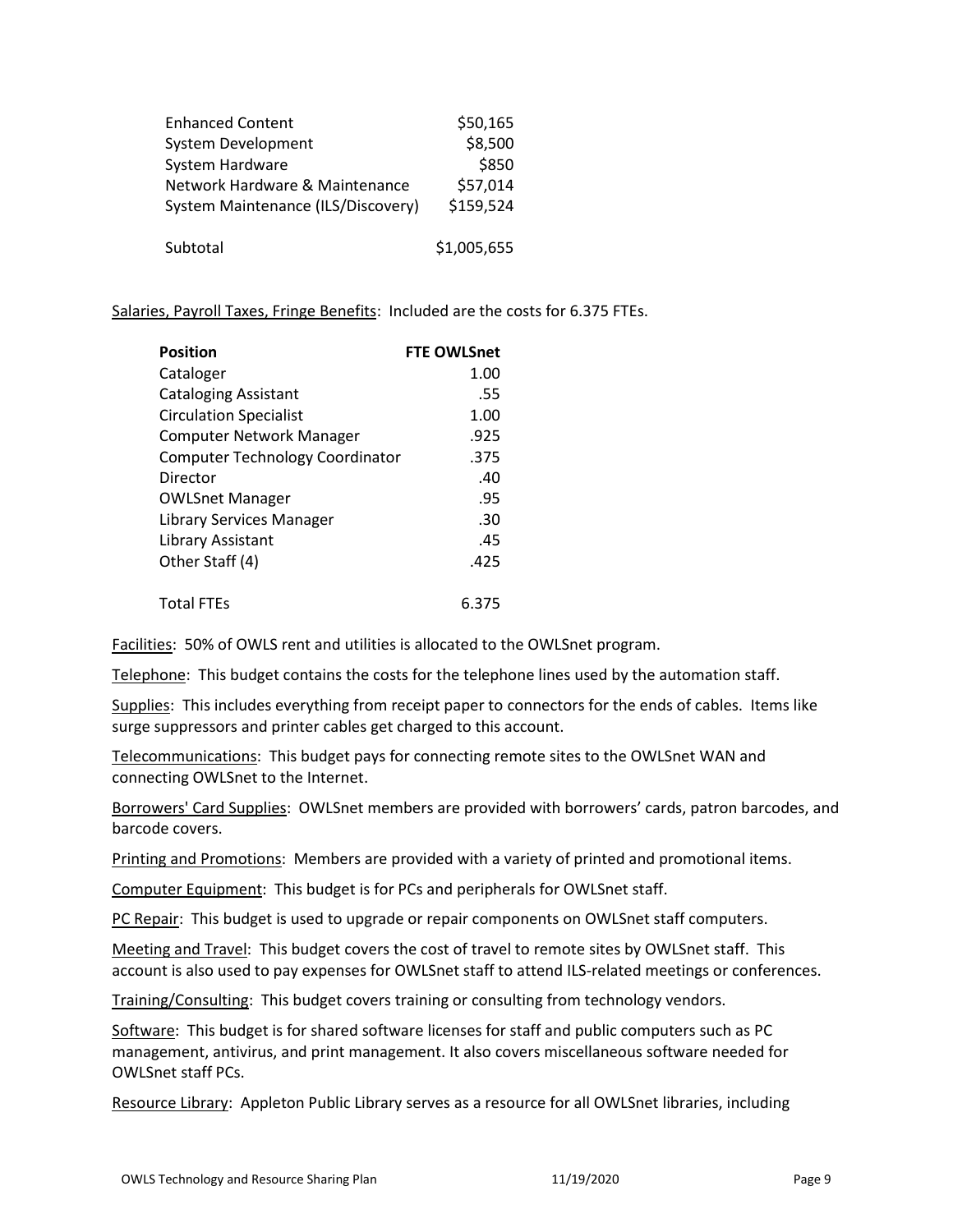libraries in the OWLS and NFLS systems. This particular line item is used to purchase materials that enhance APL's ability to serve as a resource for the network.

Online Databases: These funds are used to pay for the subscription-based electronic resources that are available to libraries in both OWLS and NFLS.

Internet Access: This budget pays for Internet service for all OWLSnet libraries.

SkyRiver: This budget is for various SkyRiver costs related to cataloging.

Enhanced Content: This budget is for enhanced content for InfoSoup (e.g., cover art, reviews, booklists, etc.) and digital materials.

System Development: This budget is used for implementing new projects. The amount varies significantly from year to year depending upon annual objectives. Development funds may also be withdrawn from the fund balance with board approval.

System Hardware: This budget is used to buy major hardware items, primarily servers, for the central computer room. In 2020 we moved to a hosted ILS, which will reduce this budget line going forward.

Network Hardware & Maintenance: This budget is used to buy equipment for the network infrastructure (e.g., routers, switches, firewalls) that may be placed in the central computer room or at libraries. The remainder of the funds are used to pay for maintenance on servers, software, switches, routers, wireless access controllers, wireless access points and other miscellaneous equipment.

System Maintenance: The biggest chunk of this budget is to pay TLC and Bibliocommons for software maintenance on our ILS and discovery layer. It also includes support for ShoutBomb text messaging.

| Technology-Reference-Interloan: OWLS |           |
|--------------------------------------|-----------|
| Salaries                             | \$81,005  |
| <b>Payroll Taxes</b>                 | \$6,197   |
| <b>Fringe Benefits</b>               | \$21,445  |
| <b>Facilities</b>                    | \$3,000   |
| Postage for ILL                      | \$150     |
| <b>Supplies</b>                      | \$800     |
| Equipment                            | \$1,000   |
| <b>Meeting and Travel</b>            | \$1,000   |
| Training/Consulting                  | \$500     |
| Software                             | \$5,922   |
| <b>Statewide Projects</b>            | \$61,377  |
| Lender/Nonresident Compensation      | \$10,000  |
| Subtotal                             | \$193,895 |

#### Salaries, Payroll Taxes, Fringe Benefits: Included are the costs for approximately 1.35 FTEs.

| <b>Position</b>                        | <b>FTE OWLS</b> |
|----------------------------------------|-----------------|
| <b>Computer Network Manager</b>        | .075            |
| <b>Computer Technology Coordinator</b> | .625            |
| Director                               | .30             |
| Library Services Manager               | .30             |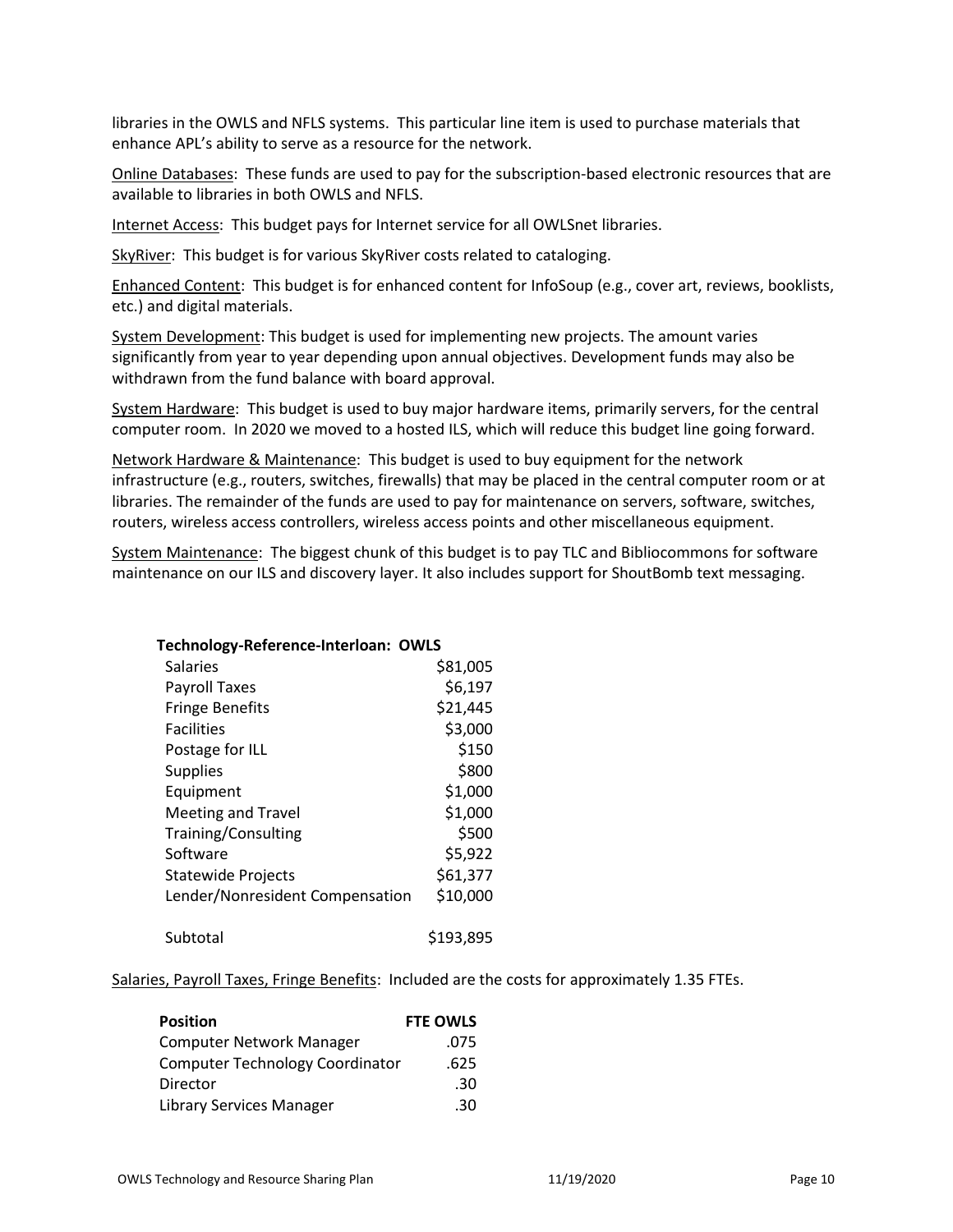| <b>Marketing Coordinator</b> | .05 |
|------------------------------|-----|
|------------------------------|-----|

Total FTEs
1.35

Facilities: 10% of OWLS total rent and utilities is allocated to the OWLS program.

Supplies: This budget is for miscellaneous supplies.

Equipment: Funds in this budget pay for computers and peripherals for OWLS staff that are not primarily assigned to the OWLSnet program.

Meeting and Travel: Funds are budgeted for OWLS staff to travel to member libraries on system technology or resource sharing business.

Training/Consulting: Funds are budgeted to pay for technology training and consulting outside of the OWLSnet program.

Software: This budget contains funds for software for OWLS staff computers, software for OWLS library web sites, and WISCAT licenses for OWLS member libraries.

Statewide Projects: This budget pays for OWLS library participation in statewide technology projects, e.g., WPLC membership, digital media buying pool.

Lender/Nonresident Compensation: This program compensates OWLS member libraries that provide services to residents of other counties who are not compensated by those counties.

### <span id="page-10-0"></span>*Background*

The Outagamie Waupaca Library System (OWLS) was established in 1976 by joint resolution of Outagamie County and Waupaca County. OWLS was created to ensure that all residents of both counties would have access to convenient library service, to facilitate resource sharing, and to foster the development of local public libraries. The system serves over 240,000 people through its 17 member public libraries.

The use of developing technologies has been integral to OWLS efforts to achieve its mission. In the future, OWLS will continue to provide leadership in exploring, implementing, and supporting new technologies that assist member libraries with improving the services they provide to their patrons and with increasing efficiency in providing services.

#### <span id="page-10-1"></span>**Development of Services**

Since its inception, OWLS has coordinated resource sharing among member libraries and has taken a leadership role in introducing and developing new technologies. The most significant technology and resource sharing development in OWLS history occurred in 1989 when OWLS began operating a shared automation network (OWLSnet) for its member libraries. In 1995, OWLS signed an agreement with Nicolet Federated Library System (NFLS) to cooperate in providing OWLSnet services to NFLS member libraries. It was a priority for both systems to connect all member libraries to OWLSnet as quickly as possible, and that task was completed in 2000.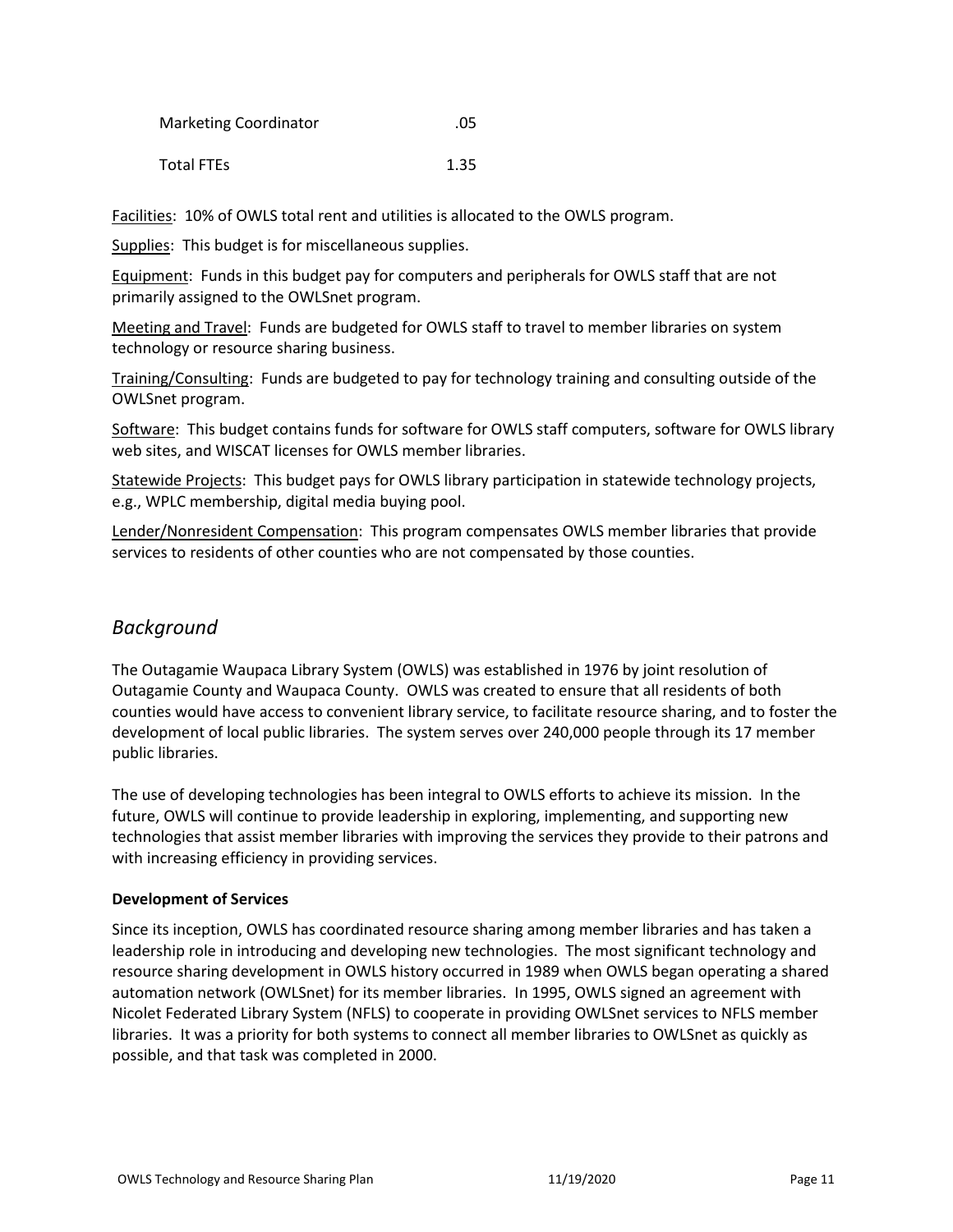#### <span id="page-11-0"></span>**Integrated Library System**

The integrated library system (ILS) is used to provide circulation control, a central bibliographic database, a central patron database, management reports, overdue and reserve notices, resource sharing, online patron registration, e-commerce, digital signature capture, SMS notification and acquisitions functions to members. The discovery layer provides an online public access catalog. The network also provides member libraries with training, cataloging services, technical support, a network library card program, various electronic resources, email service, antivirus and security software, and Internet service.

In June 2005, a contract was signed with Innovative Interfaces, Inc. to migrate from GEAC to a new ILS, Millennium, and a new online catalog, InfoSoup, was developed. OWLSnet libraries went live on the new system on February 21, 2006, and public response to InfoSoup has been overwhelmingly positive since the first day. Since that time InfoSoup has received many enhancements.

The Innovative Interfaces Millennium software was replaced by Innovative's new Sierra software in 2012. In 2015, the Encore Discovery Layer was implemented. This was an easier to use public interface that replaced the older Sierra WebPac. In 2020, OWLSnet migrated our ILS again from Innovative's Sierra to The Library Corporation's (TLC) CARL-X ILS. CARL-X provides all of the functions found in Sierra at a lower cost and with better customer support. In 2021 we will implement a new state-of-the-art discovery layer from Bibliocommons.

#### <span id="page-11-1"></span>**Network**

In 2006, OWLSnet libraries were migrated to the state's newly developed BadgerNet Converged Network (BCN). The OWLSnet network continues to connect 49 public library sites and both system offices. Most of these sites are connected directly to the OWLSnet wide area network (WAN) through the BCN. Two sites access OWLSnet resources via the Internet, and Appleton Public Library has a local area network (LAN) connection. OWLSnet has continued to add bandwidth as feasible and affordable to meet the needs of member libraries. OWLSnet has also continued to upgrade routers and switches as necessary at the central site and at member library sites. Now, at the end of 2020, almost all OWLSnet libraries are connected to OWLSnet on fiber, via the BCN with at least a 20 mpbs circuit. A few larger libraries are connected with 50 mpbs circuits.

In response to member library requests, OWLSnet began installing wireless networks in member libraries in 2007. Currently, all OWLSnet sites make wireless Internet service available to patrons, and in 2020-2021, nine sites will add outdoor wifi access points with grant funding.

#### <span id="page-11-2"></span>**Resource Sharing**

The development of OWLSnet has led to an explosive increase in the volume of resource sharing. In 2019, over 782,000 items were shared among OWLSnet members as a result of placing and filling holds using the ILS. The workload associated with handling this volume of materials has become a significant burden for OWLS, NFLS, and many member libraries. Because the growth of resource sharing had become unsustainable, OWLSnet libraries voted in 2009 to reduce the maximum number of holds allowed to 15 per patron in order to reduce the dramatic growth in resource sharing among OWLSnet libraries. In 2012, for the first time in the history of OWLSnet, resource sharing among members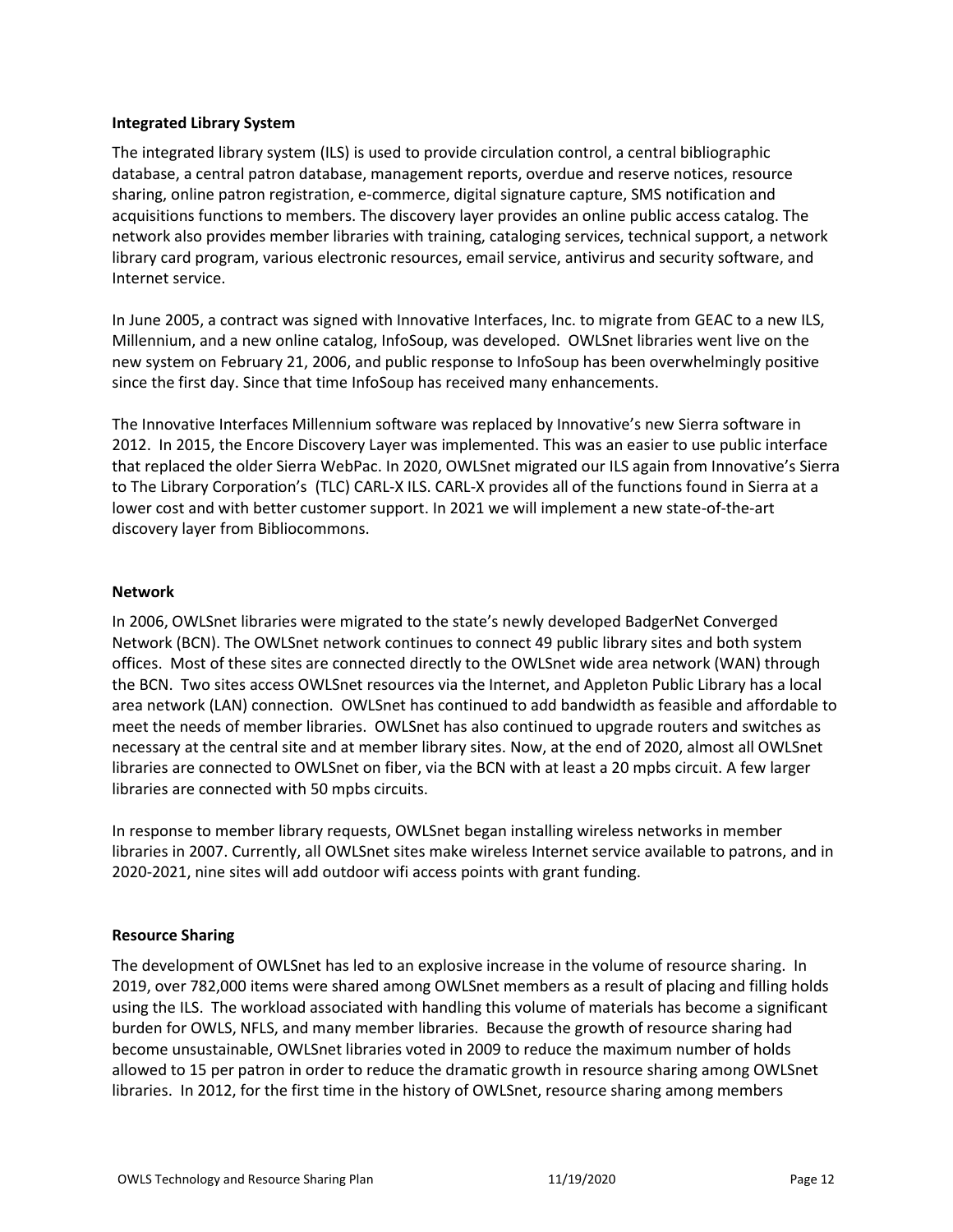decreased, and it has continued to decrease through 2020. Because of this continuing drop, in 2016 OWLSnet libraries voted to increase the maximum number of holds to 25 per patron. It is likely that this trend is the result of fewer items being added to library collections and the increasing availability and popularity of digital materials.

In late 2006, OWLS made a significant change in how resources are shared with libraries outside of OWLSnet. Prior to 2006, OWLS libraries had used WISCAT to borrow items from other libraries in the state, and OWLS operated an interlibrary loan clearinghouse to respond to requests for materials owned by OWLS libraries from libraries throughout the state. In December 2006, OWLS libraries discontinued using WISCAT and began using OCLC/BadgerCat for out-of-network resource sharing, and NFLS began serving as the interlibrary loan clearinghouse for OWLS libraries. In 2014, when OWLS moved from OCLC to SkyRiver for a bibliographic utility, OWLS libraries also moved from OCLC to WISCAT for interlibrary loan. At the same time, the clearinghouse was discontinued, and OWLS libraries now place and receive their own requests for items outside of the OWLSnet consortium.

#### <span id="page-12-0"></span>**Other technology services**

In addition to operating the ILS, managing the WAN, and facilitating resource sharing for member libraries, OWLS engages in a variety of other technology-related activities. Activities include providing additional electronic resources, using technology to convey information to member libraries, providing technology training, helping member libraries to create and maintain websites, providing professional technology support and consulting assistance to member libraries, providing PC support to member libraries, coordinating participation in the Wisconsin Public Library Consortium, and assisting with the development of local technology resources.

#### <span id="page-12-1"></span>**Assessment of Current Technology-Related Services**

The following services are provided to all OWLSnet member libraries, except as noted.

- Wide area network (WAN) equipment, data circuits, and management
- Local area network (LAN) infrastructure for file and printer sharing<sup>1</sup>
- TLC's CARL-X Integrated Library System
	- Circulation control Central bibliographic database Central patron database Online patron registration Digital signature capture Management and statistical reports Overdue and reserve notices via paper, email, and SMS Online public access catalog (InfoSoup) Mobile-friendly catalog web site Resource sharing

<sup>1</sup> Appleton maintains its own local area network.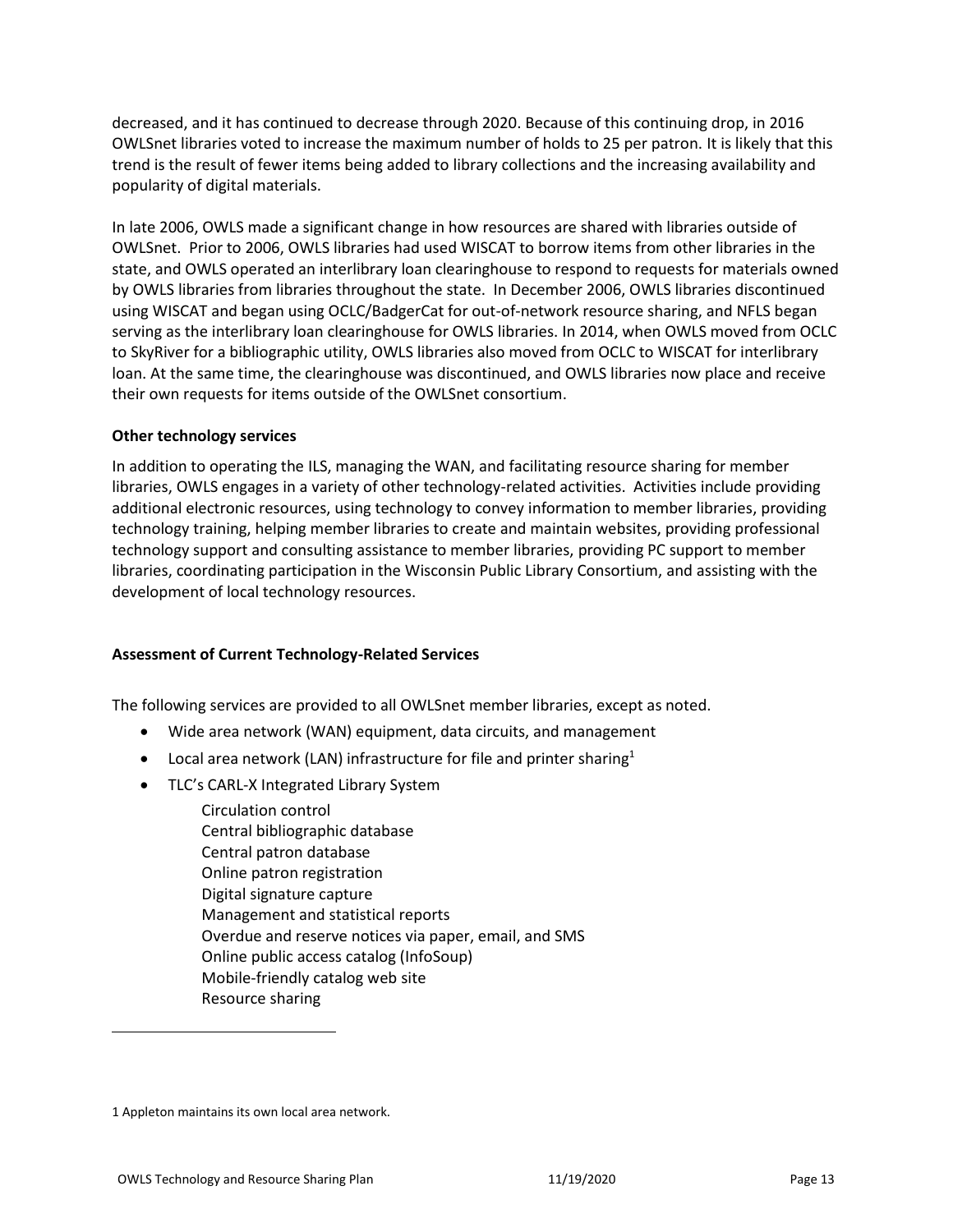Z39.50 target Acquisitions control<sup>1</sup> Virtual and on-site staff training E-Commerce module for online fine payment Collection Agency module

- OWLSnet library card program
- Internet access for staff and public
- PC time management software<sup>2</sup>
- Print management software
- Wireless Internet access for staff and public
- Email accounts for library staff<sup>3</sup>
- Antivirus software and network security provisions
- SkyRiver cataloging utility
- WISCAT for interlibrary loan
- Assistance with digitization projects using CONTENTdm software to add digital collections to Recollection Wisconsin
- Staff and patron access to electronic resources
	- Ancestry Library Edition Newspaper Archive TumbleBooks WI Digital Library (Overdrive)
- Technical support, training, and troubleshooting

OWLS provides the following services to OWLS member libraries.

- Assistance in developing local web-accessible information resources
- Assistance with equipment purchases
- Customized individual or on-site training in the effective use of electronic resources, computer software, and the Internet
- Development and submission of technology grants and proposals to enhance member libraries services
- Online continuing education and technology training opportunities for library staff through the NEWI CE partnership
- Online training, troubleshooting, and support via GoToMeeting and LogMeIn
- PC maintenance and troubleshooting
- System wide technology planning
- Technology planning and consulting services

<sup>1</sup> Only Appleton, New London, Door County, Scandinavia, and Waupaca currently use the acquisitions module.

<sup>2</sup> APL uses Envisionware software. Some libraries have elected not to implement PC time management.

<sup>3</sup> Appleton operates its own email server, and Kaukauna uses its city's email service.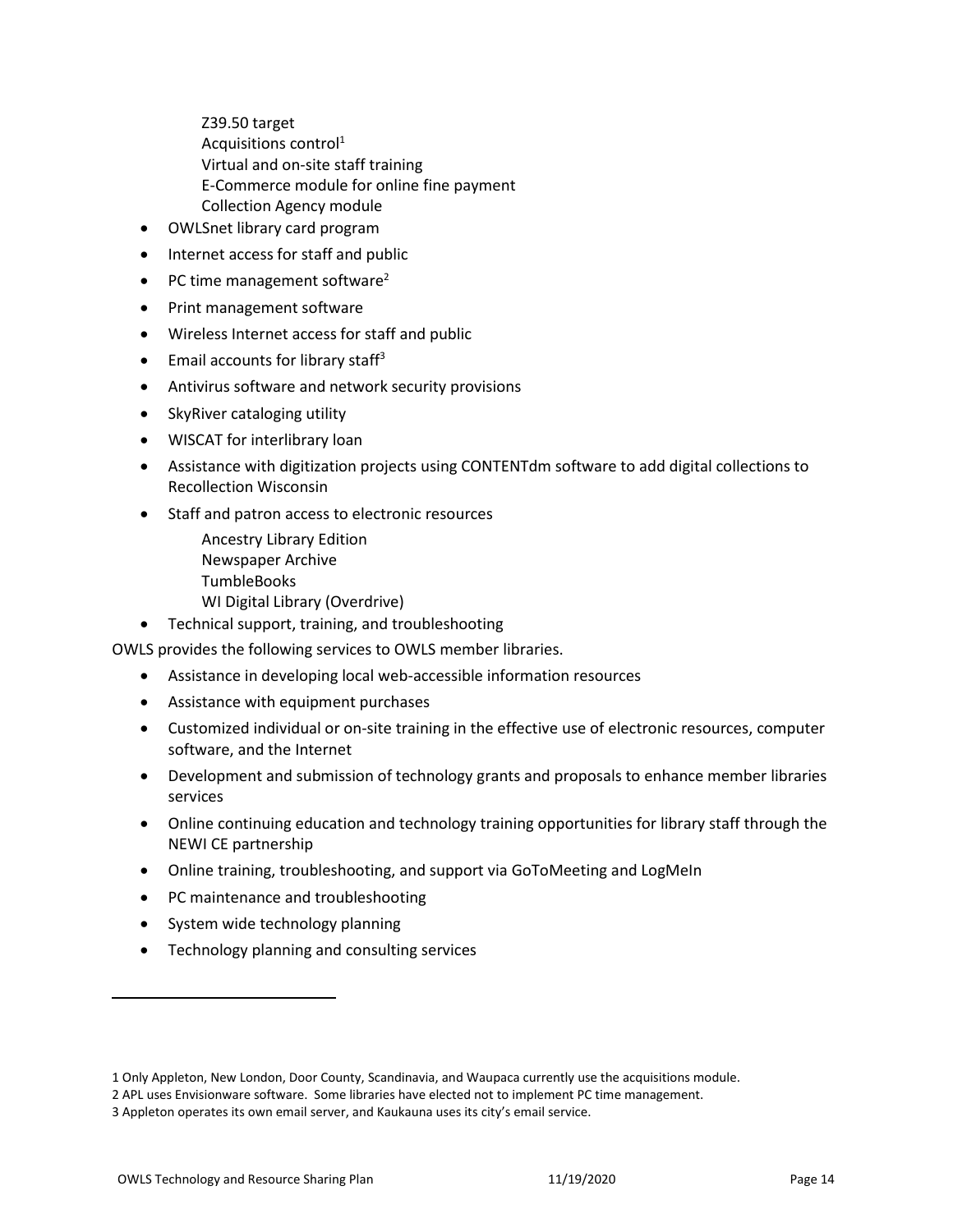- Website development and hosting services
- Website development and maintenance training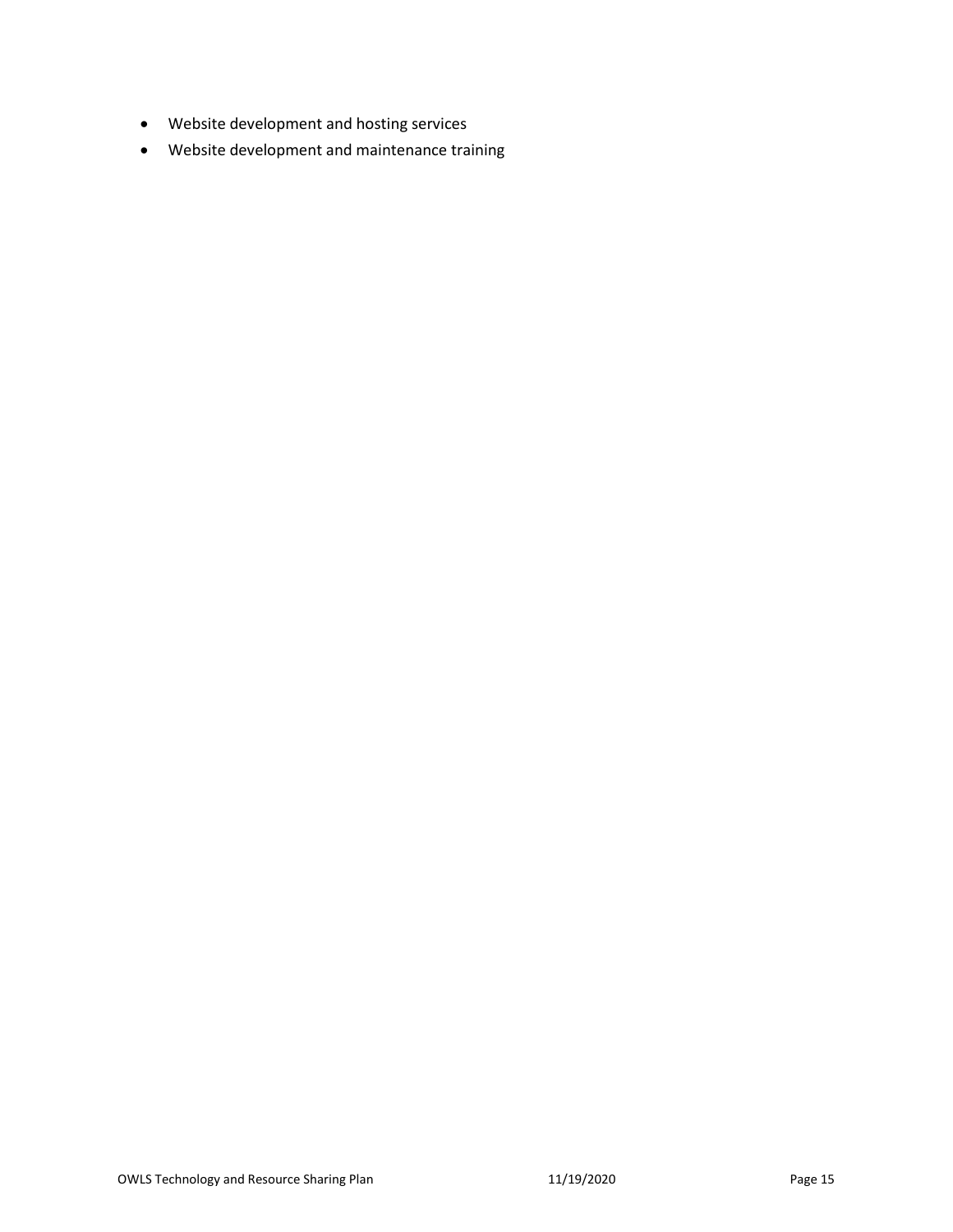# <span id="page-15-0"></span>*Evaluation of 2017 – 2020 Plan*

The OWLS *Technology and Resource Sharing Plan: 2017 – 2020* contained 6 goals and 62 objectives. Significant progress was made toward achieving all of the goals during the period covered by the Plan, and only a handful of the objectives were not achieved. The Evaluation contains a list of all the objectives that were achieved with some comments to further illuminate how they were achieved. Also included below is a list of the objectives that were not achieved.

The OWLS Technology and Resource Sharing Plan: 2017 – 2020 Goal Summary:

- A. To provide services to OWLS and OWLSnet member libraries that help them increase patron access to library and information resources and that help increase the efficiency and effectiveness of library operations.
- B. To further develop OWLS and OWLSnet services in order to improve and enhance the services and information available to member libraries and their patrons.
- C. To facilitate effective resource sharing among OWLSnet member libraries, and between OWLS libraries and libraries beyond OWLSnet, in order to provide patrons with convenient access to library and information resources.
- D. [To provide training and assistance to member library staff in using services provided by OWLS and](#page-5-0)  [OWLSnet.](#page-5-0)
- E. To work with the OWLSnet Administrative Advisory Committee to optimize the ongoing governance and operation of OWLSnet.
- F. To engage in continuous study and planning in regard to OWLSnet services, library automation, resource sharing, and new technologies.

#### Achieved Objectives

- OWLSnet will continue to provide and support Integrated Library System (ILS) software from Innovative Interfaces that offers a variety of functions to members including circulation control, a central bibliographic database, a central patron database, management reports, a discovery layer, online patron registration, e-commerce, overdue and reserve notices, resource sharing, acquisitions and SIP2 access to third party applications.
	- $\circ$  In 2019, OWLS conducted an evaluation of ILS platforms, and in 2020, we migrated to CARL-X from TLC. It provides all of the functions listed above at a lower cost and with better customer support.
- OWLSnet will continue to provide statistics, notices and reports to help libraries track items, report circulation, and develop collections.
- OWLSnet will continue to identify and support peripherals that work with the ILS software, including receipt printers, barcode scanners, label printers and signature capture devices, as well as implementing processes that take advantage of these devices.
- OWLSnet will continue to provide access to subscription-based electronic information resources (e.g., Ancestry, Overdrive, OneClickDigital, Tumblebooks) for all network libraries.
- OWLSnet will continue to work with member libraries to provide enhanced information resources to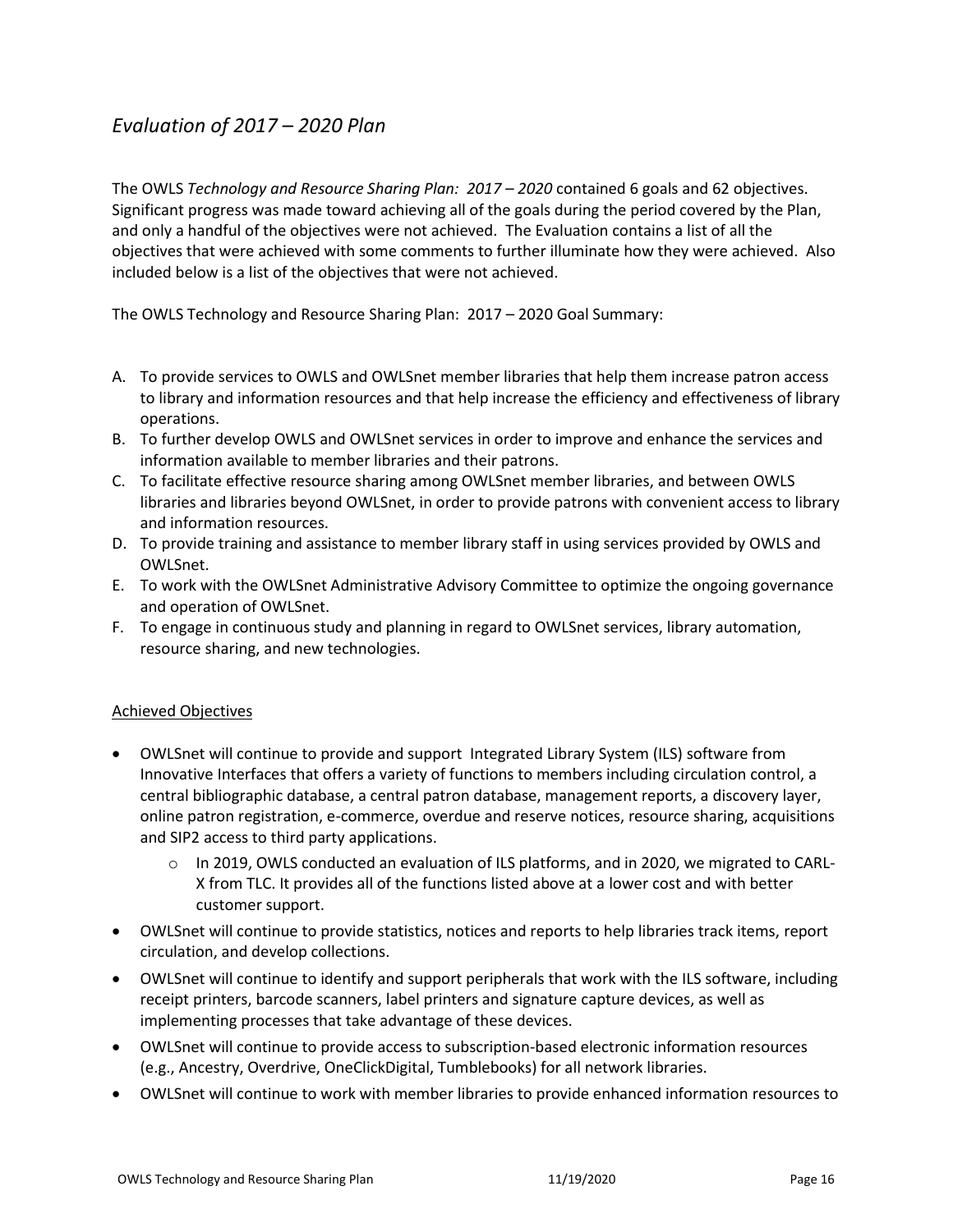patrons via InfoSoup (e.g., digital platform for local history, recently added materials database, booklists, Zinio).

- OWLS and APL technical services staff will continually monitor and make recommendations regarding OWLSnet technical services processes. Cataloging staff will continue to focus on helping member libraries quickly and accurately add new items to the catalog, including creating original records and modifying existing records as appropriate.
- OWLSnet will continue to provide Internet services (e.g., web access, email accounts) to member libraries.
- OWLSnet will continue to provide email services to member libraries. Currently, we use an email/SMTP server in-house; we will consider moving to Microsoft 365, webhost-based email and other options, including replacing the existing server.
	- o OWLSnet moved to Office 365 for email and additional services in 2018.
- OWLSnet will continue to provide and support the network infrastructure necessary for OWLSnet services, including firewalls, servers, telecommunications equipment, data circuits, and software.
- OWLSnet will continue working to secure sufficient bandwidth to meet the needs of members by monitoring the bandwidth needs of member libraries, upgrading bandwidth from the BadgerNet converged network, exploring alternatives bandwidth sources, and by securing adequate bandwidth to connect to an Internet Service Provider.
- OWLSnet will continue to provide and support SAM PC management software, or an equivalent software program, in OWLSnet member libraries. We will also evaluate and explore alternatives to SAM.
	- o In 2019, we switched from SAM PC time management to TBS MyPC.
- OWLSnet will continue to provide and support wireless Internet access in OWLSnet member libraries, including providing support for wireless access points and hosting and maintenance for wireless management software.
- OWLS will apply for appropriate telecommunications discounts that may be available to member libraries through state or federal programs (e.g., E-rate, TEACH Wisconsin).
	- $\circ$  The telephone discounts for which we had applied on behalf of libraries have been phased out. Currently only one OWLS library is CIPA compliant and eligible for further discounts, so we have stopped applying on behalf of libraries for the time being.
- OWLS will continue to provide consultation and assistance to member libraries in maintaining and upgrading computers and OWLS supported software, such as Microsoft Office.
- OWLSnet will continue to provide and support PC maintenance software that protects the computer's configuration from changes, and antivirus software.
- OWLS will continue to develop and maintain websites, and provide web-accessible electronic content, including website analytics.
- OWLS will continue to provide website design and hosting for member libraries and work with member libraries using Drupal to move their sites over to a more current version of the software.
- OWLSnet will continue to provide a VPN service to allow member libraries to use Sierra outside of the building.
- OWLS will continue to maintain the equipment needed for printing and design services.
- Whenever possible, OWLSnet will continue to automate reports, notices and processes to more quickly and efficiently provide services to OWLSnet member libraries.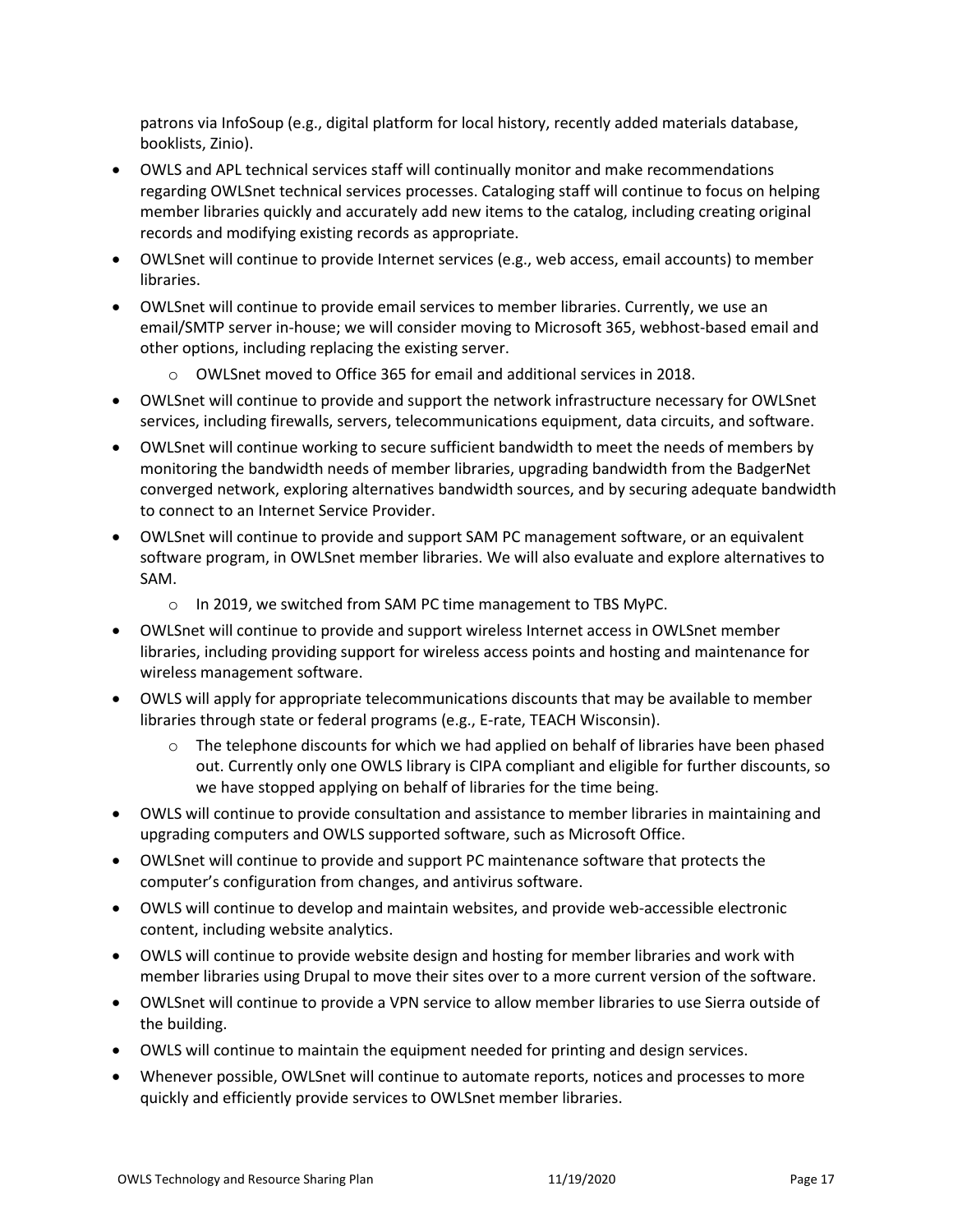- OWLSnet will continue to cooperate with member libraries, Recollection Wisconsin, WPLC and DPLA to increase access to local and worldwide digitized historical content.
- OWLS will continue to encourage the Administrative Advisory Committee of OWLSnet to standardize policies, procedures, and practices among network libraries.
- OWLSnet staff will continue to act as a liaison with the ILS service provider, and keep up to date on enhancements, bug fixes and new products.
- OWLSnet, in cooperation with member libraries, will continue to develop and enhance InfoSoup.
- The OWLSnet Administrative Advisory Committee (AAC) will continue to assess the desirability and feasibility of implementing additional Sierra software modules or other new services.
- OWLSnet will regularly evaluate and work with WPLC on the current use of online electronic resource subscriptions and make any changes necessary to optimize the use and affordability of such resources.
- OWLSnet will continue to work with member libraries to explore their participation in the acquisitions module of the Sierra ILS.
- OWLSnet will regularly replace servers, computer room network equipment (i.e., firewalls, routers, switches), uninterruptible power supplies, and backup units.
- OWLSnet will evaluate the Encore Discovery layer and consider alternatives.
	- $\circ$  In 2019, we evaluated discovery layers and selected Bibliocommons, to be implemented in 2021.
- OWLSnet will investigate offering a printing solution for public access PCs and wireless devices in the library.
	- o In 2019, we implemented wireless print management through Papercut ePrintIT.
- OWLSnet will continue to allow patrons to request the interlibrary loan of items by placing holds or sending email messages via the online catalog.
- OWLS will continue to contract for appropriate five-day-a-week delivery services between member libraries, the OWLS and NFLS offices, and other libraries throughout the state.
- OWLSnet will continue to provide member libraries and their patrons with access to WISCAT and other library catalogs via InfoSoup.
- OWLSnet will make its Sierra server available as a z39.50 target in order for other libraries to have access to information about member library materials.
- OWLS and NFLS will continue to monitor resource sharing among OWLSnet members and will implement methods for addressing resource sharing inequities that exist between systems and libraries.
- OWLS and its member libraries will continue to participate in the Fox Valley Library Council (FVLC) in order to facilitate resource sharing with other types of libraries in the FVLC area.
	- o The Fox Valley Library Council dissolved in 2019. OWLS is exploring new opportunities for multitype collaboration.
- OWLSnet will continue to provide group and individual training to staff of member libraries in the effective use of Sierra software and related management reports.
- OWLSnet will continue to provide assistance to staff of member libraries in troubleshooting problems with the use of OWLSnet services.
- OWLSnet will continue to provide training to OWLSnet member libraries in using software to add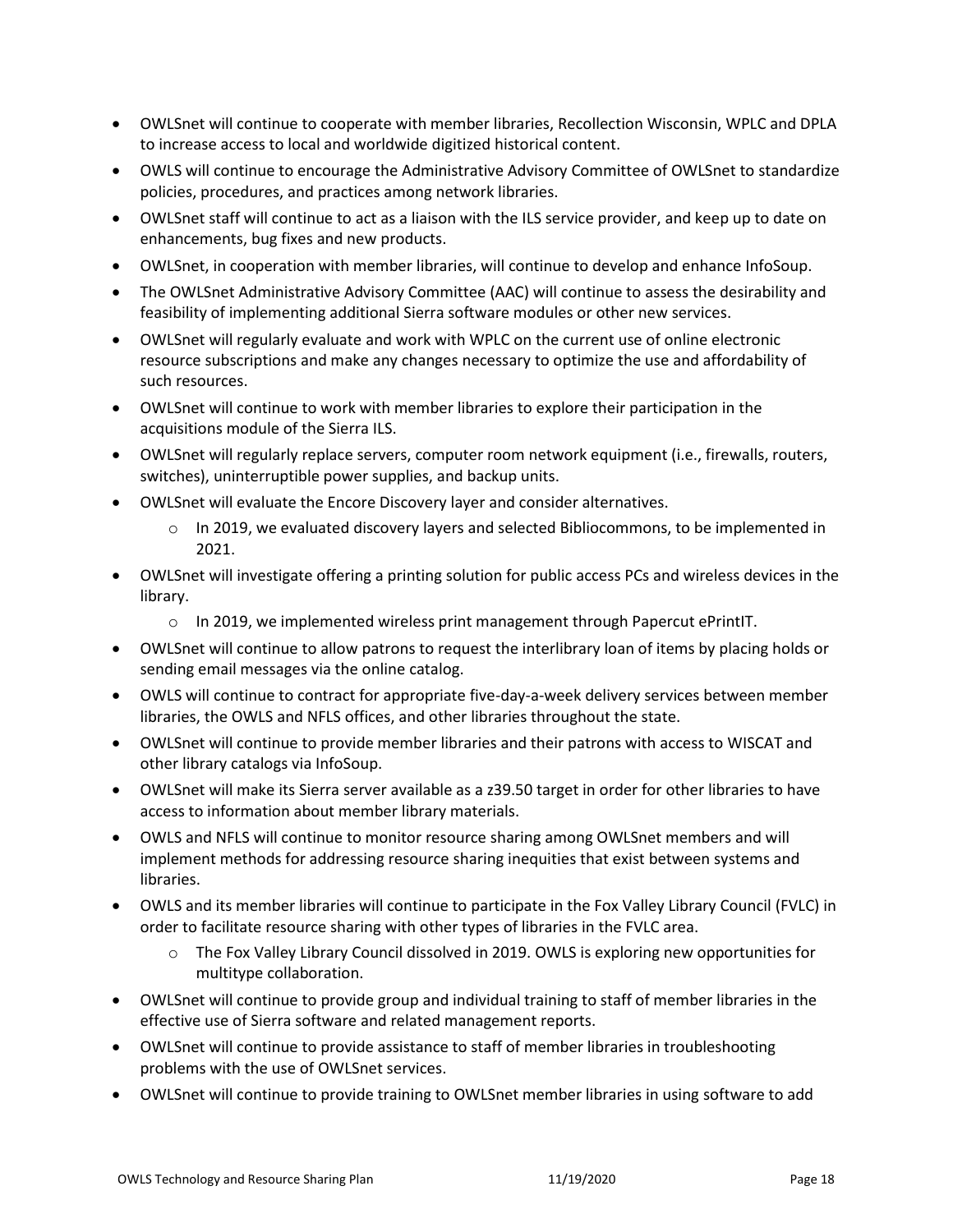digital collections to Milwaukee Public Library's CONTENTdm server in partnership with Recollection Wisconsin.

- OWLSnet and OWLS will continue using GoToMeeting, GoToWebinar, and LogMeIn for providing online programs, training, collaboration, and support to member libraries.
- OWLS will continue to provide individual training or consultation to staff of member libraries in the effective use of electronic information resources, computers, software, and other new technologies.
- OWLS will continue to provide training and documentation to member libraries and their patrons in downloading and using the digital media available from OWLSnet and the Wisconsin Digital Library.
- OWLS will continue to provide training to member libraries in use of social media, software, and websites (e.g., Facebook).
- OWLS will continue to assist OWLS libraries with the development and maintenance of local library websites, including locally created web-accessible databases.
- OWLS, upon request, will assist member libraries with local library technology plans and policies.
- Representatives of OWLS, NFLS, and all member libraries (i.e., AAC) will meet at least quarterly to discuss the technical and administrative operation of the network.
- OWLSnet will continue to codify membership requirements, policies, and procedures and will regularly communicate them to member libraries.
- OWLSnet will monitor member library compliance with policies, procedures, and membership requirements and will notify any library that does not comply.
- OWLS will encourage and support participation by its staff in activities to help them keep abreast of technological developments relevant to OWLS and OWLSnet services including serving on state-wide committees.
- OWLS staff will continue to monitor the development of social media sites and services and will make recommendations to member libraries about their participation in social media sites or services.
- OWLS staff will keep abreast of developments in the publishing industry aimed at distributing media content electronically and will inform member libraries of such developments and their potential impact on public library services.
- OWLS will annually review this plan and make any necessary modifications as part of its annual planning process.
- OWLSnet will explore becoming CIPA compliant in order to be eligible for additional e-rate discounts.
	- $\circ$  At this time, we estimate that the available Erate discounts would not exceed the cost of filtering and Erate administrative overhead unless a new building project is involved. We will re-evaluate this assumption regularly.
- OWLSnet will continue to follow advancements in linked data/BibFrame.
- OWLSnet will explore mobile apps for access to shared resources.
- OWLSnet will investigate methods to streamline support and supply requests, including adding helpdesk software.
	- o OWLS staff evaluated several Help Desk software solutions in 2019 and 2020, but the project was put on hold due to COVID-19. We redesigned our email help list to make more effective use of Office 365 features.
- OWLSnet will investigate visiting each member library site on an annual basis in order to help all